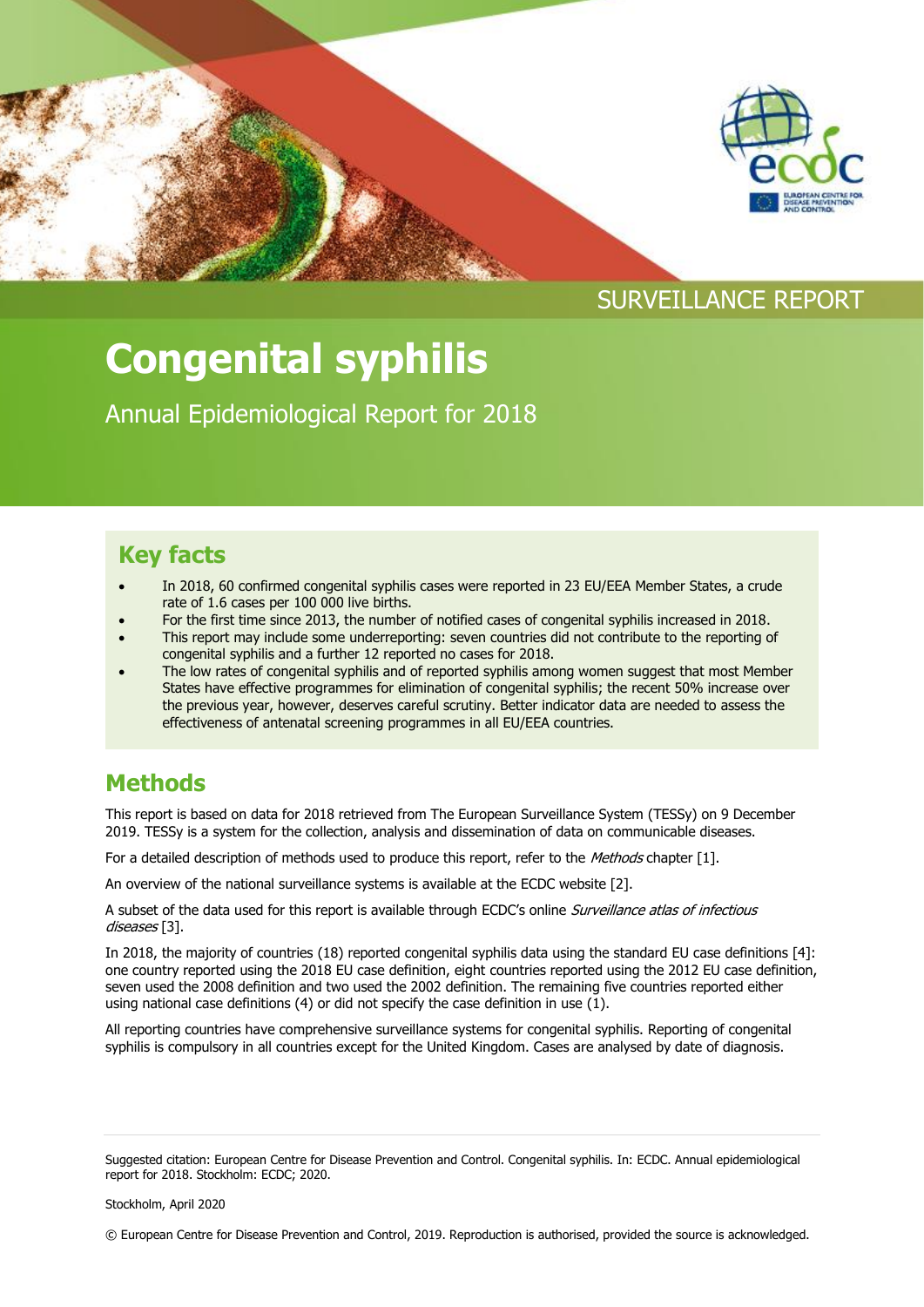### **Epidemiology**

In 2018, 70 cases of congenital syphilis were reported in 11 EU countries, 60 of which were confirmed and 10 were reported with 'unknown' confirmation status (all by Poland). Twelve countries reported no cases. Only Bulgaria and Italy reported more than five cases in 2018 (25 and 7, respectively). The total number of reported congenital syphilis cases increased in 2018 compared with 2017 when 40 cases were reported. This was the first time the number of reported congenital syphilis cases increased since 2013. The increase was mostly due to a larger number of cases reported by Bulgaria (25 in 2018, compared with 14 in 2017) and seven cases reported by Italy, which did not report data for 2017 (Table 1). In addition, there were increases of between one and three confirmed cases each in Hungary, Poland, Slovakia, Spain and Sweden. The crude rate of reported congenital syphilis in the EU/EEA was 1.6 cases per 100 000 live births, an increase over the previously stable rate of between 1.1 and 1.2 cases per 100 000 live births reported between 2015 and 2017 (Figure 1). The highest rate continued to be observed in Bulgaria (39.1 per 100 000 live births). In 2018, data on the mother's country of birth were reported by six countries for a total of 28 cases. Of these, four mothers were born outside the reporting country.

|                            | Table 1. Distribution of confirmed congenital syphilis cases and rates per 100 000 population by |  |
|----------------------------|--------------------------------------------------------------------------------------------------|--|
| country, EU/EEA, 2014–2018 |                                                                                                  |  |

| <b>Country</b>  | 2014                      |                      | 2015                      |                      | 2016                      |                      | 2017                      |                      | 2018                      |      |                          |
|-----------------|---------------------------|----------------------|---------------------------|----------------------|---------------------------|----------------------|---------------------------|----------------------|---------------------------|------|--------------------------|
|                 | <b>Confirmed</b><br>cases | Rate                 | <b>Confirmed</b><br>cases | Rate                 | <b>Confirmed</b><br>cases | Rate                 | <b>Confirmed</b><br>cases | Rate                 | <b>Confirmed</b><br>cases | Rate | <b>Reported</b><br>cases |
| Austria         | ä,                        | l,                   | $\epsilon$                | $\ddot{\phantom{a}}$ | ä,                        | $\ddot{\phantom{0}}$ | ÷,                        |                      |                           |      | l,                       |
| Belgium         |                           |                      | $\cdot$                   |                      | $\epsilon$                |                      |                           |                      |                           |      | ä,                       |
| <b>Bulgaria</b> | 24                        | 35.5                 | 10                        | 15.2                 | 13                        | 20.0                 | 14                        | 21.9                 | 25                        | 39.1 | 25                       |
| Croatia         | $\pmb{0}$                 | 0.0                  | $\mathbf 0$               | 0.0                  | $\pmb{0}$                 | 0.0                  | 0                         | l,                   |                           |      |                          |
| Cyprus          | $\mathbf 0$               | 0.0                  | $\mathbf{0}$              | 0.0                  | $\pmb{0}$                 | 0.0                  | 0                         | 0.0                  | 0                         | 0.0  | 0                        |
| Czechia         | $\mathbf 0$               | 0.0                  | 4                         | 3.6                  | 1                         | 0.9                  | 1                         | 0.9                  | $\mathbf 0$               | 0.0  | 0                        |
| Denmark         | 1                         | 1.8                  | $\pmb{0}$                 | 0.0                  | 1                         | 1.6                  | $\pmb{0}$                 | 0.0                  | $\pmb{0}$                 | 0.0  | $\pmb{0}$                |
| Estonia         | $\pmb{0}$                 | 0.0                  | $\mathbf 0$               | 0.0                  | $\pmb{0}$                 | 0.0                  | 0                         | 0.0                  | $\pmb{0}$                 | 0.0  | 0                        |
| Finland         | ä,                        | $\ddot{\phantom{0}}$ | ÷,                        | $\cdot$              | $\ddot{\phantom{a}}$      | $\ddot{\phantom{0}}$ | ä,                        | $\ddot{\phantom{0}}$ |                           | i,   | ä,                       |
| France          | $\ddot{\phantom{a}}$      | l,                   | ÷,                        | l,                   | ä,                        | ÷,                   | ä,                        | l,                   | $\cdot$                   |      | l,                       |
| Germany         | $\mathbf{0}$              | 0.0                  | 3                         | 0.4                  | $\overline{2}$            | 0.3                  | 3                         | 0.4                  | 3                         | 0.4  | 3                        |
| Greece          | $\mathbf 0$               | 0.0                  | $\overline{2}$            | 2.2                  | $\ddot{\phantom{1}}$      | $\ddot{\phantom{0}}$ | ä,                        | ÷.                   |                           |      |                          |
| Hungary         | 1                         | 1.1                  | $\mathbf{0}$              | 0.0                  | $\sqrt{2}$                | 2.1                  | 3                         | 3.2                  | 5                         | 5.3  | 5                        |
| Iceland         | $\mathbf 0$               | 0.0                  | $\pmb{0}$                 | 0.0                  | $\pmb{0}$                 | 0.0                  | 0                         | 0.0                  | 0                         | 0.0  | 0                        |
| Ireland         | $\mathbf 0$               | 0.0                  | $\mathbf 0$               | 0.0                  | $\pmb{0}$                 | 0.0                  | 1                         | 1.6                  | $\pmb{0}$                 | 0.0  | 0                        |
| Italy           | $\overline{4}$            | 0.8                  | 5                         | 1.0                  | ÷.                        | $\cdot$              | ÷.                        | $\ddot{\phantom{a}}$ | $\overline{7}$            | 1.5  | $\overline{7}$           |
| Latvia          | 0                         | 0.0                  | $\pmb{0}$                 | 0.0                  | 0                         | 0.0                  | 1                         | 4.8                  | 0                         | 0.0  | 0                        |
| Liechtenstein   | $\epsilon$                |                      | $\cdot$                   | ÷,                   | $\ddot{\phantom{a}}$      | ä,                   | $\epsilon$                |                      | $\mathbf{r}$              | ä,   | $\epsilon$               |
| Lithuania       | 1                         | 3.3                  | 3                         | 9.5                  | $\mathbf 0$               | 0.0                  | 1                         | 3.5                  | $\mathbf 0$               | 0.0  | 0                        |
| Luxembourg      | $\mathbf 0$               | 0.0                  | $\mathbf 0$               | 0.0                  | $\pmb{0}$                 | 0.0                  | 0                         | 0.0                  | 0                         | 0.0  | 0                        |
| Malta           | $\pmb{0}$                 | 0.0                  | $\pmb{0}$                 | 0.0                  | $\pmb{0}$                 | 0.0                  | 0                         | 0.0                  | 0                         | 0.0  | 0                        |
| Netherlands     | $\cdot$                   | ÷.                   | $\cdot$                   | l,                   | ÷.                        |                      | ÷.                        | ä,                   |                           |      | $\ddot{\phantom{a}}$     |
| Norway          | $\mathbf 0$               | 0.0                  | 0                         | 0.0                  | 0                         | 0.0                  | 0                         | 0.0                  | 0                         | 0.0  | 0                        |
| Poland          | 8                         | 2.1                  | 4                         | 1.1                  | $6\phantom{a}$            | 1.6                  | 1                         | 0.2                  | $\overline{2}$            | 0.5  | 12                       |
| Portugal        | $\overline{7}$            | 8.5                  | 5                         | 5.8                  | $\overline{2}$            | 2.3                  | 4                         | 4.6                  | 3                         | 3.5  | 3                        |
| Romania         | $\overline{7}$            | 3.5                  | 5                         | 2.5                  | 4                         | 2.0                  | 6                         | 3.0                  | 4                         | 2.0  | 4                        |
| Slovakia        | $\overline{2}$            | 3.6                  | $\mathbf{0}$              | 0.0                  | $\mathbf 0$               | 0.0                  | 0                         | 0.0                  | $\overline{2}$            | 3.5  | $\overline{2}$           |
| Slovenia        | $\mathbf 0$               | 0.0                  | $\mathbf{0}$              | 0.0                  | $\pmb{0}$                 | 0.0                  | 0                         | 0.0                  | $\pmb{0}$                 | 0.0  | 0                        |
| Spain           | 6                         | 1.4                  | 1                         | 0.2                  | 4                         | 1.0                  | 2                         | 0.5                  | 5                         | 1.3  | 5                        |
| Sweden          | $\mathbf 0$               | 0.0                  | $\mathbf 0$               | 0.0                  | $\overline{2}$            | 1.7                  | 0                         | 0.0                  | 2                         | 1.7  | $\overline{\mathbf{c}}$  |
| United Kingdom  | 1                         | 0.1                  | 1                         | 0.1                  | 5                         | 0.6                  | 3                         | 0.4                  | 2                         | 0.3  | $\overline{2}$           |
| EU/EEA          | 62                        | 1.6                  | 43                        | 1.1                  | 42                        | 1.2                  | 40                        | 1.2                  | 60                        | 1.6  | 70                       |

Source: country reports.

.: no data reported.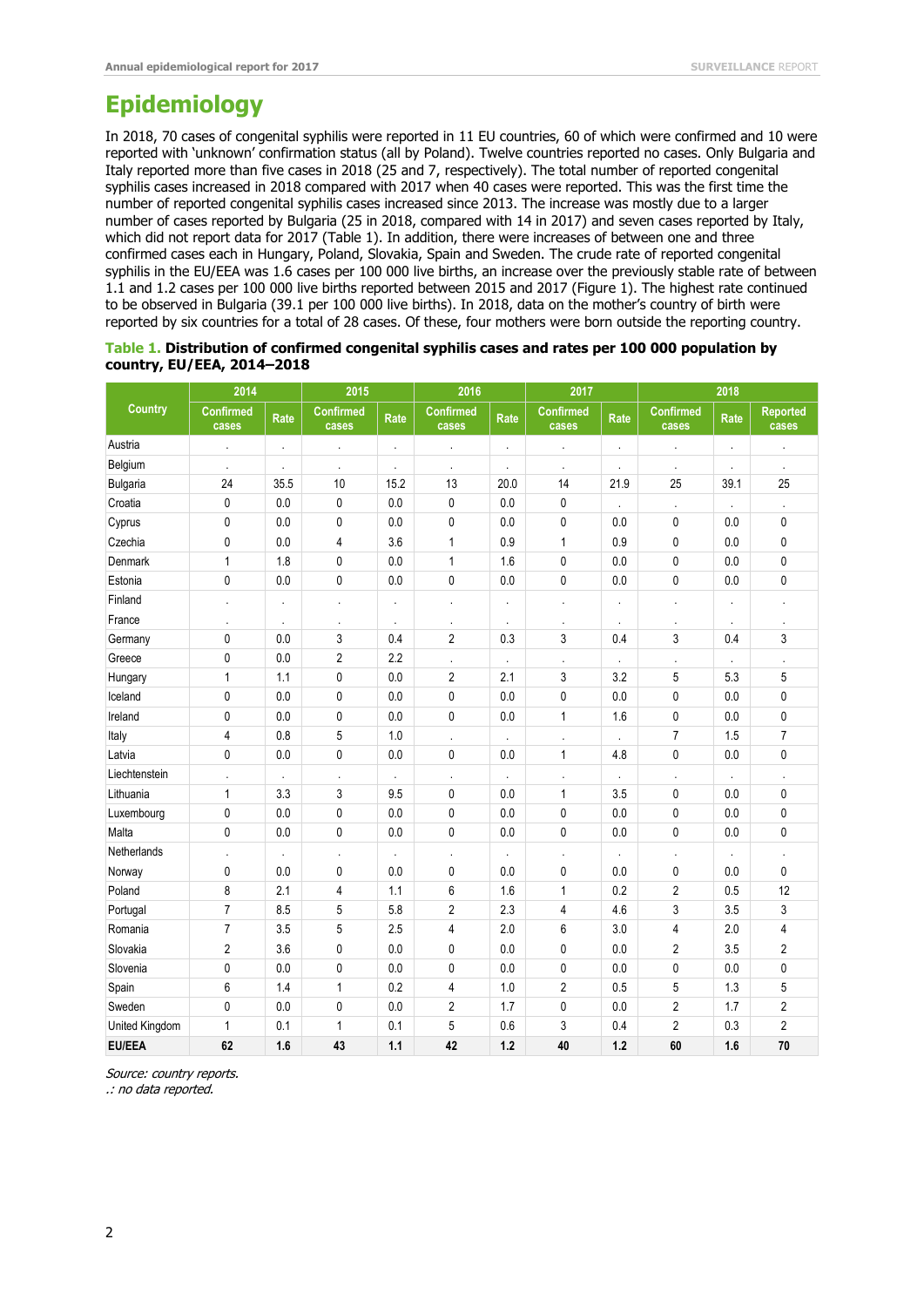

#### **Figure 1. Number of confirmed congenital syphilis cases per 100 000 live births; number of countries reporting congenital syphilis data, by year, EU/EEA, 2009–2018**

Source: Country reports from Bulgaria, Croatia, Cyprus, Czechia, Denmark, Estonia, Germany, Greece, Hungary, Iceland, Ireland, Italy, Latvia, Lithuania, Luxembourg, Malta, Norway, Poland, Portugal, Romania, Slovakia, Slovenia, Spain, Sweden and the United Kingdom.

## **Discussion**

Overall, congenital syphilis rates in the EU/EEA have decreased since the early 2000s, however in 2018, for the first time in over five years, there was an increase in the congenital syphilis rate in the EU/EEA, largely due to an increase in the number of cases reported by Bulgaria. The reasons for this increase are being investigated. The number of cases reported from other EU/EEA countries has remained relatively stable, with only Bulgaria and Italy reporting more than five cases. Although these data suggest a stable or improving situation in most EU/EEA countries, underreporting of congenital syphilis is likely in parts of the EU/EEA. In addition, indicators of the effectiveness of antenatal screening programmes and results from investigations around congenital syphilis cases diagnosed in Europe are not routinely collected at the European level. It is therefore difficult to understand the underlying risk factors, both social and those relating to antenatal care service provision, which result in the persistence of a disease that causes very severe morbidity in infants but that is also completely preventable.

The ease of movement of people across the EU/EEA, as well as increasing global travel, implies that the elimination of congenital syphilis in EU/EEA countries will also depend on efforts in the EU/EEA countries as well as those outside of Europe. Although surveillance data are incomplete, among the 28 cases where the country of birth of the mother was reported in 2018, four were reported to be born outside the reporting country. In addition, a recent study from France reported that almost a third of mothers of congenital syphilis cases were born abroad [5]. The study also highlights other challenges in eliminating congenital syphilis, including the large proportion of mothers with psychological or social problems as well as laboratory diagnostic issues. The same study reported that six infants out of 22 identified congenital syphilis cases were stillborn. Stillborn cases are not included in the current EU/EEA case definition. An update to the EU case definition for congenital syphilis is awaiting publication and should address this issue.

The latest data on the performance of antenatal screening programmes in the EU/EEA are available from an ECDC survey performed in 2013. The survey results showed that all participating EU/EEA countries (26/26) have implemented antenatal screening for syphilis. Most countries (22/24) test pregnant women for syphilis during the first trimester of pregnancy. Seven countries reported repeat testing during the third trimester of pregnancy as a general recommendation. Another three countries offer repeat testing for women in risk groups. The reported coverage of antenatal screening of syphilis was high: 14/18 countries reported a coverage of ≥95%, while three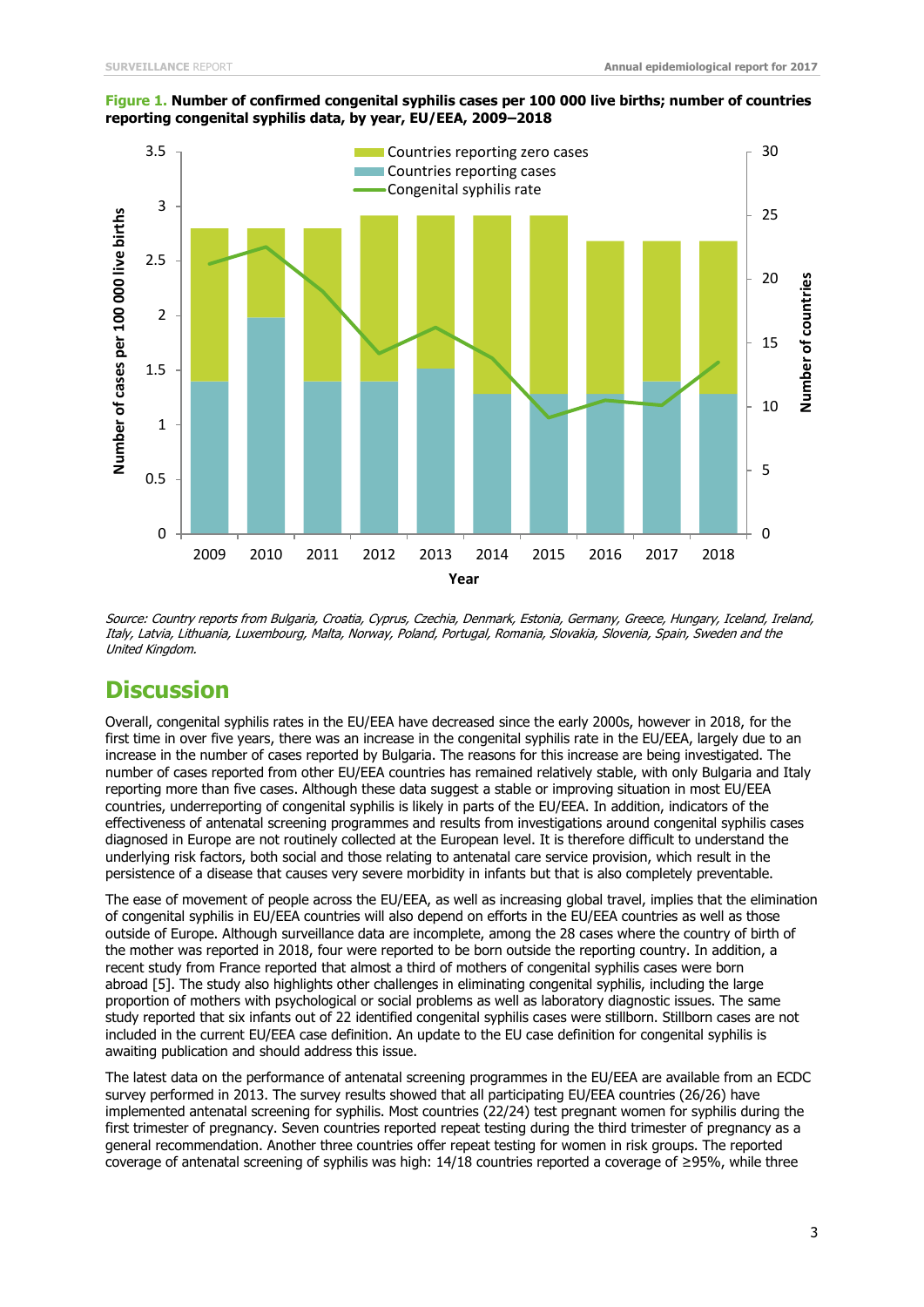reported a coverage of ≥90%. Access to antenatal screening for vulnerable groups is still an issue in a number of countries [6].

In 2019, ECDC published a comprehensive review of epidemiological trends of syphilis and congenital syphilis in the EU/EEA and options for response to the increasing trends [7]. The review reported that congenital syphilis levels in the EU/EEA have been consistently low. In order to sustain these low rates, effective national antenatal screening programmes are needed, together with control of syphilis transmission among heterosexual populations. Effective interventions include the universal offer of antenatal syphilis screening during the first trimester together with treatment appropriate to the stage of maternal infection before 28 weeks of gestation; re-testing of pregnant women at high risk of acquiring syphilis infection during the third trimester of pregnancy and testing of all women at delivery if they have not been tested before.

## **Public health implications**

Validation of the elimination of congenital syphilis in Europe is under way by WHO, following the establishment of an elimination target and indicators [8,9]. Better congenital syphilis surveillance data, including more information on the circumstances around transmission of congenital syphilis and the laboratory methods used to diagnose cases, are essential to understand where antenatal screening programmes need to be improved and to have a more comprehensive understanding of the epidemiology of mother to child transmission of syphilis. This is particularly important in countries reporting larger numbers of cases.